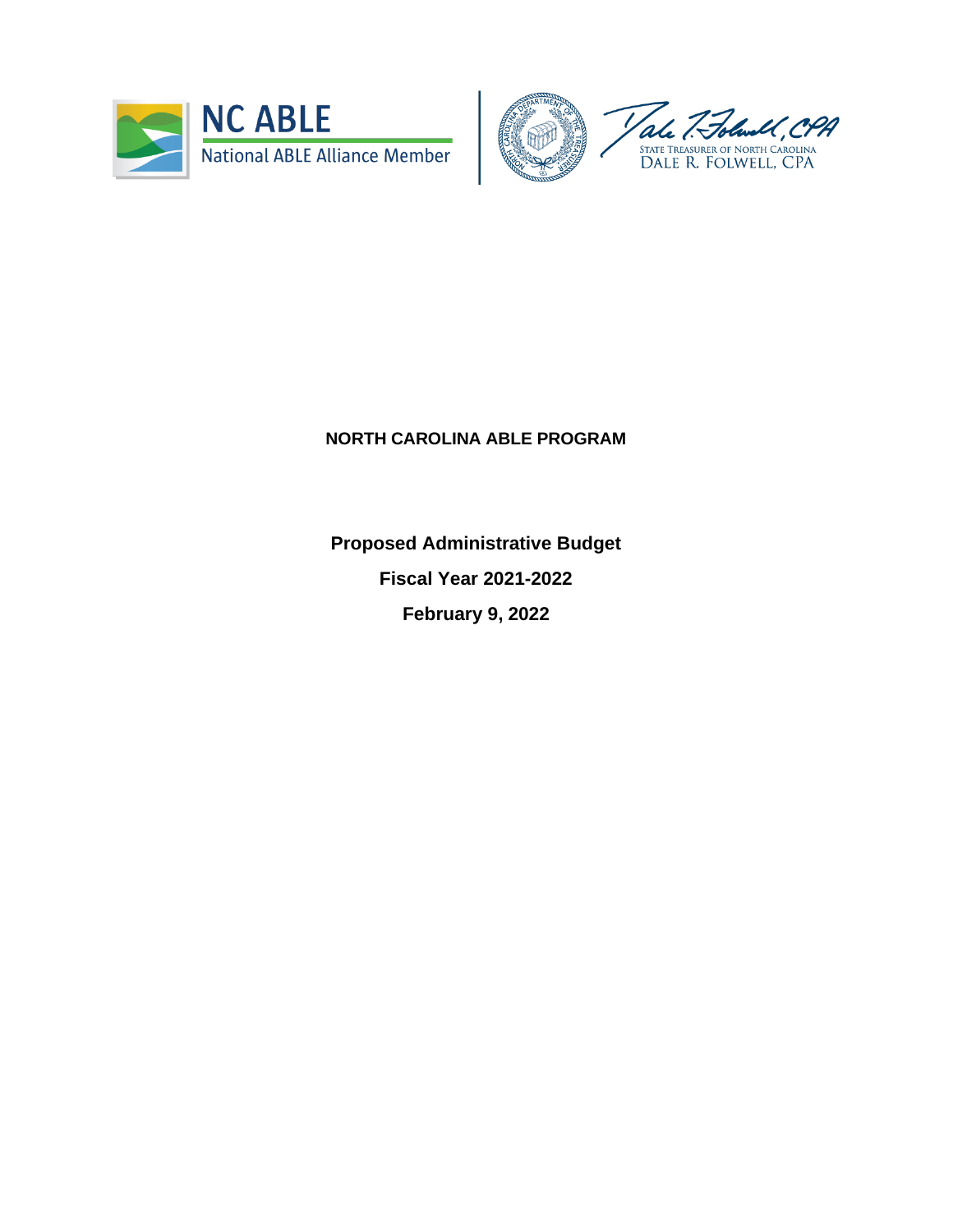## **NC ABLE Program Budget Summary**

## Key Facts:

• Appropriated Budget:

**Decrease** in appropriation from last year (2020-2021) due to the reduction of salary dollars associated with the one budgeted FTE supporting NC ABLE. One position was eliminated. The fiscal year 2021 - 2022 appropriation is \$209,074.

• Revenue Assumptions:

NC ABLE Program administrative fee of \$5 per account is projected to total \$7,750 (1,550 Accounts @ 12/31/21 \* \$5) for the time period from 7/1/21 to 6/30/22.

• Expenditure Assumptions:

No change in expenditures other than staffing adjustments(\*) noted below. Marketing & Outreach remains the same.

Fiscal year 2021 - 22 projected expenses reflect all expenses associated with the administration of the NC ABLE Program.

Approximate \$99,000 annual payment for Program Administrative services provided by Retirement Systems Division – Supplemental Retirement Plan (SRP) personnel. Updated SRP staff time allocation supporting NC ABLE Program:

| RSD Staff Support NC ABLE Program      |               |  |  |  |  |
|----------------------------------------|---------------|--|--|--|--|
|                                        | Time $(\%)$   |  |  |  |  |
|                                        | Allocation to |  |  |  |  |
|                                        | <b>ABLE</b>   |  |  |  |  |
| Director Supplemental Savings Program  | 20%           |  |  |  |  |
| <b>Communications Officer SRP</b>      | 25%           |  |  |  |  |
| RSD Retirement Comm. & Content Manager | 10%           |  |  |  |  |
| <b>Asst. General Counsel SRP</b>       | $10\%$ *      |  |  |  |  |
| <b>Operations Analyst SRP</b>          | 5%            |  |  |  |  |

\* Salary expenditure increased due to legislative salary increases for eligible staff and increased time for General Counsel due to changes in the Federal Regulations and Contract renewal work.